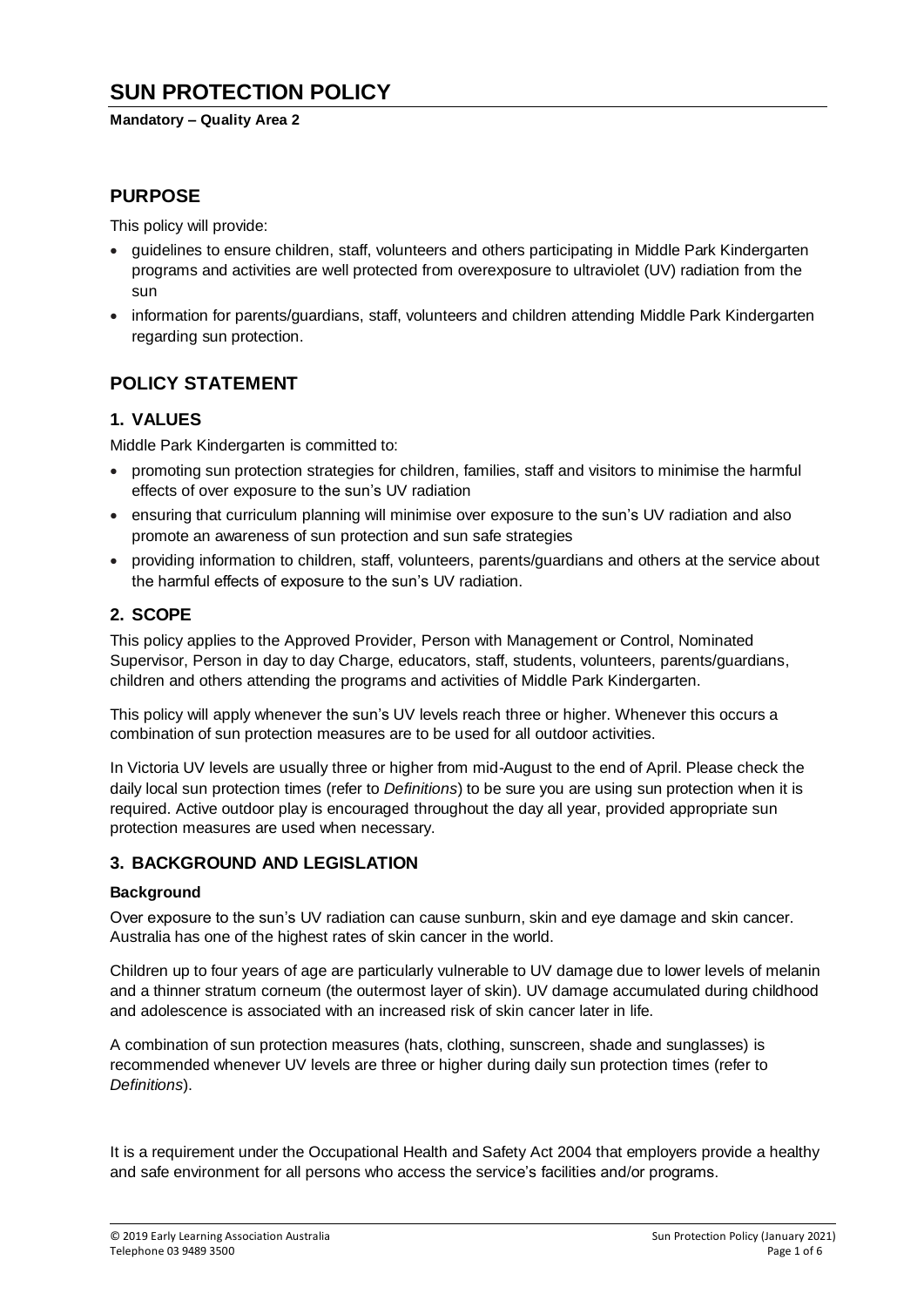Legislation that governs the operation of approved children's services is based on the health, safety and welfare of the children and requires that children are protected from hazards and harm.

#### **Legislation and standards**

Relevant legislation and standards include but are not limited to:

- *Child Wellbeing and Safety Act 2005* (Vic) (Part 2: Principles for Children)
- *Education and Care Services National Law Act 2010*: Section 167
- *Education and Care Services National Regulations 2011*: including Regulations 100, 101, 113, 114, 168(2)(a)(ii)
- *National Quality Standard,* Quality Area 2: Children's Health and Safety
	- Standard 2.3: Each child is protected
		- Element 2.3.2: Every reasonable precaution is taken to protect children from harm and any hazard likely to cause injury
- *Occupational Health and Safety Act 2004*

### **4. DEFINITIONS**

The terms defined in this section relate specifically to this policy. For commonly used terms e.g. Approved Provider, Nominated Supervisor, Regulatory Authority etc. refer to the *General Definitions* section of this manual.

**Clothing for sun protection:** Clothing that is loose-fitting, made from cool, densely woven fabric and covers as much skin as possible: tops with elbow-length sleeves and, if possible, collars and kneelength or longer shorts and skirts. Singlet tops and shoestring tops/dresses do not provide adequate protection in the sun.

**Daily sun protection times:** Times when it is estimated that the sun's UV radiation will be three or higher. Information about the daily sun protection times is available in the weather section of the daily newspaper, on the SunSmart website at: [www.sunsmart.com.au,](http://www.sunsmart.com.au/) at myuv.com.au, as a free SunSmart app and as a free widget that can be added to websites. The service will have access to the SunSmart app on electronic devices including all iPads.

**Shade:** An area sheltered from direct and indirect sun, such as a large tree, canopy, verandah or artificial cover. Shade can be built, natural or temporary and can reduce overall exposure to the sun's UV by 75%. When combined with appropriate clothing, hats and sunscreen, children can be well protected from UV over exposure when outdoors. Research shows that preschool environments with trees, shrubbery, and broken ground not only provides better sun protection in outdoor play but also triggers more physical activity.

**Sunhat:** SunSmart recommends broad-brimmed, legionnaire or bucket-style hats that shade the face, neck and ears. Baseball caps and visors offer little protection to the cheeks, ears and neck, and are not recommended.

**Sunglasses:** Sunglasses are optional. If worn, it is recommended that glasses are a close fitting, wraparound style that meet the Australian Standard 1067 (Sunglasses: Category 2, 3 or 4) and cover as much of the eye area as possible. Wearing a hat with a brim that shades the eyes can also reduce UV radiation to the eyes by 50%.

**Sunscreen:** SPF 30 (or higher) broad-spectrum, water-resistant sunscreen. Sunscreen should be reapplied every two hours, even when labelled 4 hours water resistance. Monitor the expiry date and store in a cool, dry place. From 3 years of age, children are encouraged to apply their own sunscreen under supervision of staff to help develop independent skills ready for school. Parents invited to bring in their child's named personal sunscreen.

**SunSmart:** The name of the program conducted by Cancer Council to help prevent skin cancer: [www.sunsmart.com.au](http://www.sunsmart.com.au/)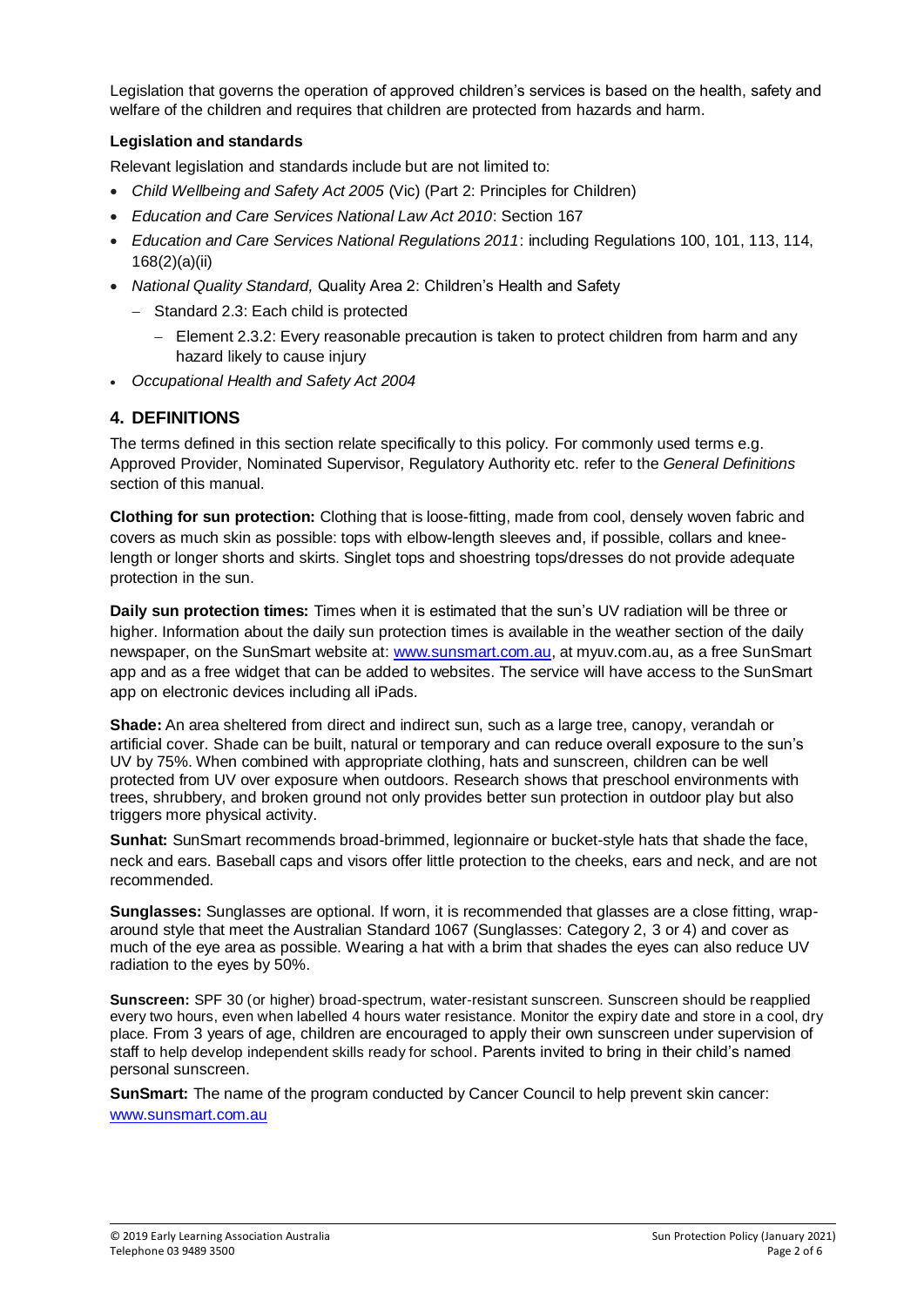# **5. SOURCES AND RELATED POLICIES**

### **Sources**

- AS/NZS 4685.0:2017, Playground equipment and surfacing Development, installation, inspection, maintenance and operation.*6.2.1 General considerations, 6.3.9 Shade and sun protection, Appendix A Shade and sun protection*
- Safe Work Australia: Guidance Note [Sun protection for outdoor workers](https://www.worksafe.vic.gov.au/__data/assets/pdf_file/0012/198687/WorkSafe_WSV17410108.16_FactSheet_final.pdf) (2016)
- Cancer Council Australia: [www.cancer.org.au/sunsmart](http://www.cancer.org.au/sunsmart)
- *Get Up & Grow: Healthy eating and physical activity for early childhood.* Department of Health resources. Particularly Section 2 of the Director/Coordinator Book and the Staff Book: <http://www.health.gov.au/internet/main/publishing.nsf/Content/phd-early-childhood-nutrition-resources>
- SunSmart: [www.sunsmart.com.au](http://www.sunsmart.com.au/)
- Victorian Institute of Teaching (VIT) [The Victorian Teaching Profession Code of Conduct](http://www.vit.vic.edu.au/__data/assets/pdf_file/0018/35604/Code-of-Conduct-2016.pdf) Principle 3.2
- [Australian Professional Standards for Teachers](http://www.vit.vic.edu.au/__data/assets/pdf_file/0005/38678/Opportunities-for-demonstrating-the-APST-through-Inquiry-approach.pdf) (APST) Standard 4.4 and 7.2
- ARPANSA [Radiation Protection Standard for Occupational Exposure to Ultraviolet Radiation](http://www.arpansa.gov.au/pubs/rps/rps12.pdf) (2006)
- Belonging, Being and Becoming [The Early Years Learning Framework](https://www.education.gov.au/early-years-learning-framework) (July 2009)
- [Victorian Early Years Learning and Development Framework](http://www.education.vic.gov.au/childhood/providers/edcare/pages/veyladf.aspx?Redirect=1) (VEYLDF) (May 2016)
- Victorian School Building Authority [Building Quality Standards Handbook](https://www.education.vic.gov.au/Documents/school/principals/infrastructure/BuildingQualStandHdbk%202018.pdf) (BQSH): Section 5.1.4 Shade Areas (2018)
- AS 4174:2018 Knitted and woven shade fabrics
- AS/NZS 1067.1:2016, Eye and face protection Sunglasses and fashion spectacles
- AS 4399:2020, Sun protective clothing Evaluation and classification
- AS/NZS 2604:2012 Sunscreen products Evaluation and classification
- Australian Government Therapeutics Goods Administration (TGA) Australian regulatory guidelines for sunscreens: 4. Labelling and advertising – [directions for use of the product](https://www.tga.gov.au/book/4-labelling-and-advertising)

#### **Service policies**

- *Excursions and Service Events Policy*
- *Nutrition, Oral Health and Active Play Policy*
- *Occupational Health and Safety Policy*
- *Supervision of Children Policy*

# **RESPONSIBILITIES**

#### **The Approved Provider and Person with Management or Control is responsible for:**

- meeting the standards and requirements of the SunSmart early childhood program
- ensuring that this policy is up to date with current SunSmart recommendations: [www.sunsmart.com.au](http://www.sunsmart.com.au/)
- ensuring parents/guardians are informed about the *Sun Protection Policy* on enrolment, including the need to provide an appropriate sunhat and clothing for sun protection (refer to *Definitions*) for their child when attending the service
- providing a supply of sunscreen for use on all persons to whom this policy applies
- ensuring parents/guardians provide an authority for staff to apply sunscreen prior to their child commencing at the service (Attachment 1) and that this is stored with each child's enrolment record (refer to *General Definitions*)
- ensuring children wear appropriate sunhats, clothing for sun protection and sunscreen when attending the service
- providing appropriate spare sunhats for children and adults that will be laundered after each use
- ensuring there is adequate shade in the service grounds to protect children from over exposure to UV radiation (Regulation 114)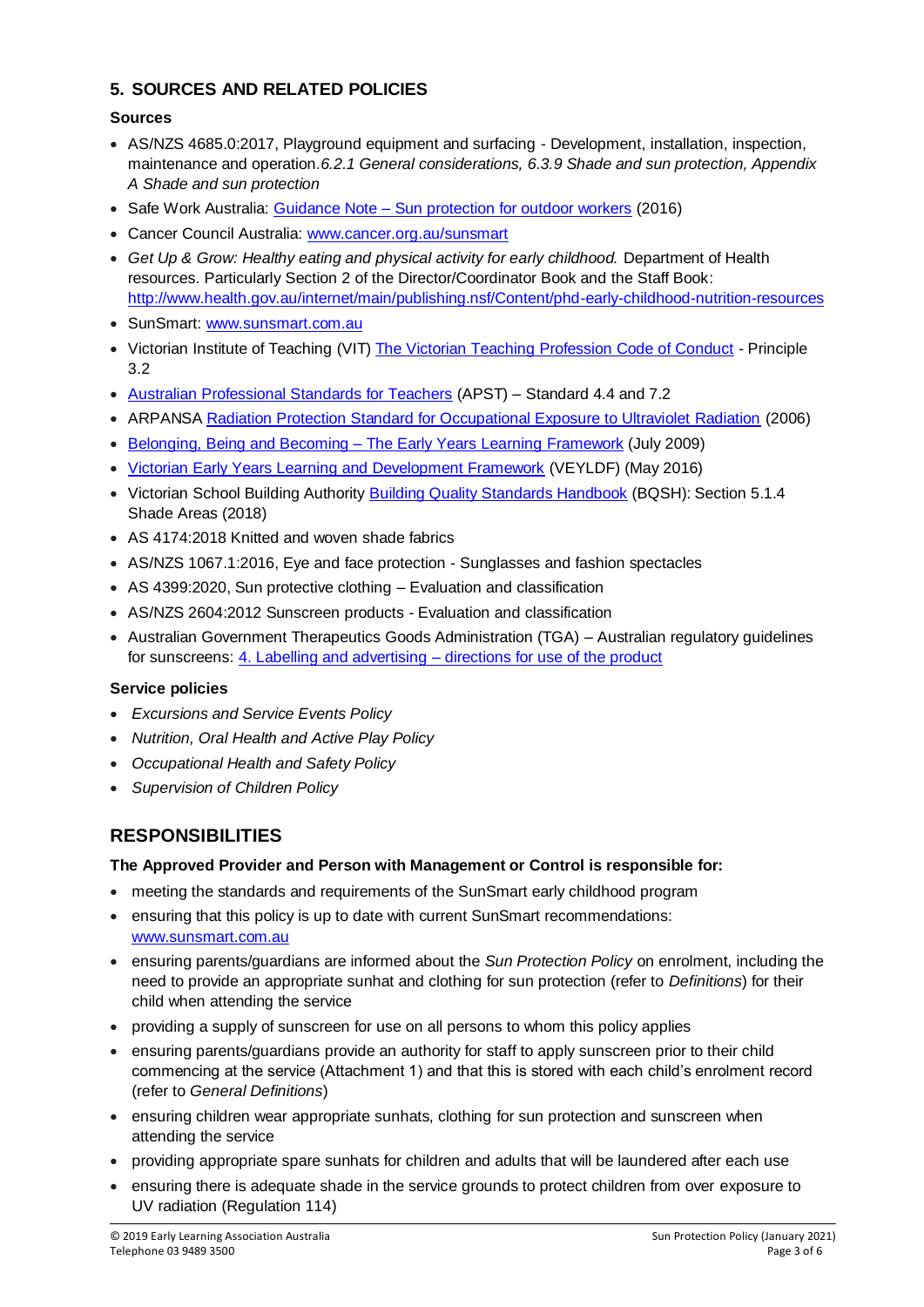- ensuring that program planning includes the application of a combination of sun protection measures for outdoor activities during the times specified in the *Scope* of this policy
- ensuring that the availability of shade is considered in a risk assessment prior to conducting excursions and other outdoor events (Regulations 100, 101)
- ensuring that information on sun protection is incorporated into the educational program (refer to the SunSmart website)
- ensuring all staff, children and other participants at the service wear sunhats, clothing for sun protection and sunglasses (optional) when outside, apply sunscreen and seek shade during the times specified in the *Scope* of this policy
- reinforcing this policy by providing information on sun protection (available on the SunSmart website) to service users via newsletters, noticeboards, meetings and websites etc.

#### **The Nominated Supervisor, Person in day to day charge and early childhood teachers are responsible for:**

- ensuring parents/guardians are informed of the *Sun Protection Policy* on enrolment, including the need to provide an appropriate sunhat and clothing for sun protection (refer to *Definitions*) for their child when attending the service
- obtaining a parent's/guardian's authority for staff to apply sunscreen prior to their child commencing at the service (Attachment 1) and storing this with each child's enrolment record (refer to *General Definitions*)
- ensuring program planning includes the application of a combination of sun protection measures for outdoor activities during the times specified in the *Scope* of this policy
- ensuring the sun protection times on the SunSmart website or the SunSmart app are accessed daily to assist with the implementation of this policy
- ensuring information on sun protection is incorporated into the educational program (refer to the SunSmart website)
- ensuring that the availability of shade is considered in a risk assessment prior to conducting excursions and other outdoor events (Regulations 100, 101).

#### **All educators are responsible for:**

- accessing the daily sun protection times on the SunSmart or MyUV websites or the SunSmart app to assist with the implementation of this policy
- wearing sunhats, clothing for sun protection (refer to *Definitions*) and sunglasses (optional) when outside, applying sunscreen and seeking shade during the times specified in the *Scope* of this policy
- ensuring each child, and any other participant at the service, wears an appropriate sunhat, clothing for sun protection and sunscreen for all outdoor activities during the times specified in the *Scope* of this policy
- checking that all sunhats brought to the service meet the SunSmart recommendation for adequate protection, are named and stored individually
- ensuring spare sunhats are laundered after each use
- applying sunscreen (refer to *Definitions*) to children's exposed skin except in cases where parents/guardians have not given authority. Where possible this should be done 20 minutes before going outdoors. Children, where appropriate, will be encouraged to apply sunscreen with the assistance of an educator (sunscreen is to be reapplied every two hours)
- storing sunscreen in a cool place and monitoring the expiry date including for sunscreen supplied by parents/guardians
- ensuring that children without appropriate sunhats or clothing for sun protection play in the shade or in a suitable area protected from the sun
- encouraging children to seek shade when playing outside and utilise shaded areas for outdoor equipment that is not fixed during the times specified in the *Scope* of this policy
- encouraging children to wear sunhats when travelling to and from the service
- ensuring that sun protection strategies are a priority when planning excursions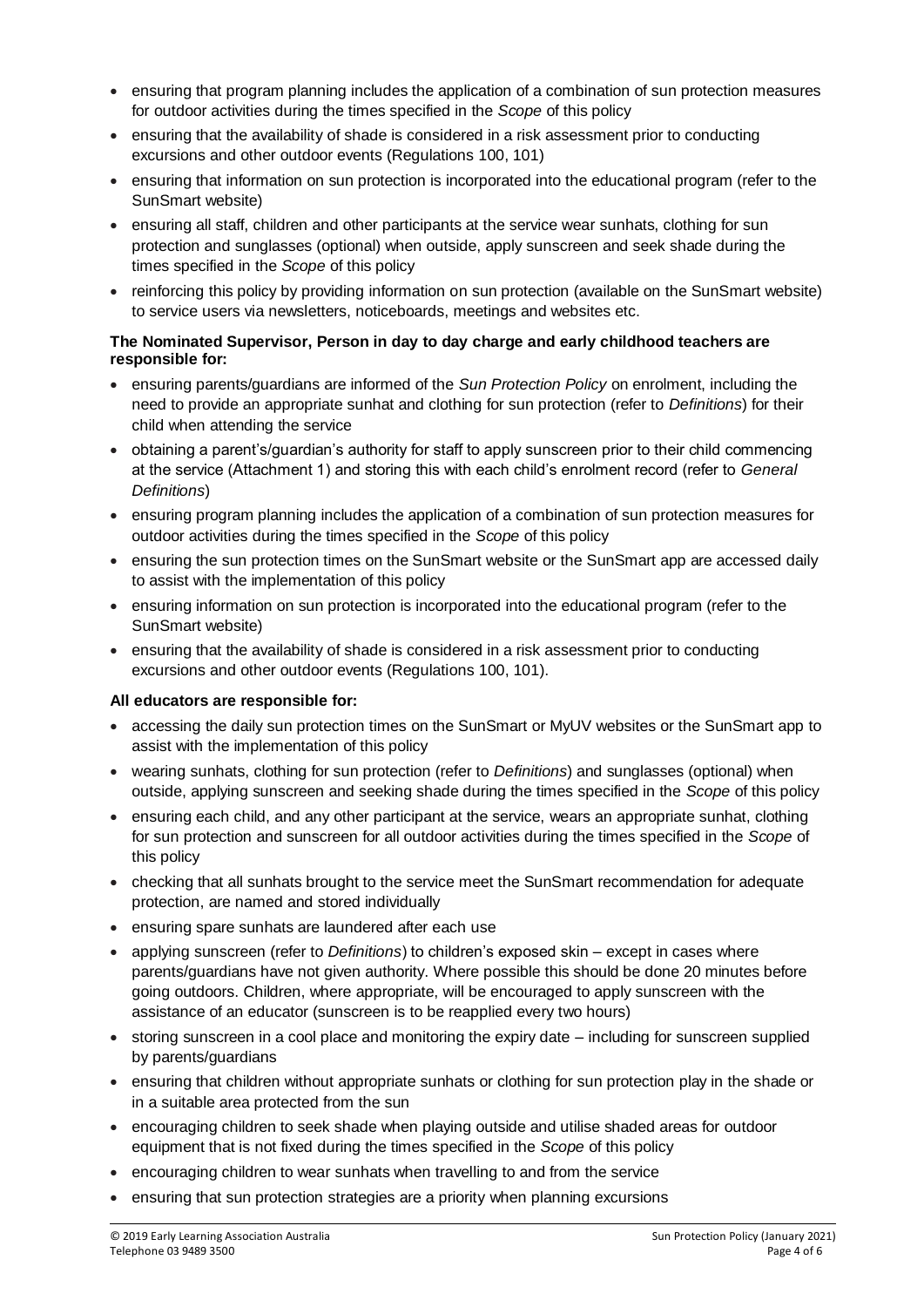co-operating with their employer with respect to any action taken by the employer to comply with the *Occupational Health and Safety Act 2004*.

#### **Parents/guardians are responsible for:**

- providing a named, SunSmart approved sunhat (refer to *Definitions*) for their child's use at the service
- applying sunscreen to their child before the commencement of each session during the times specified in the *Scope* of this policy
- providing written authority for staff to apply sunscreen to their child
- providing, at their own expense, an alternative sunscreen to be left at the service if their child has a particular sensitivity to the sunscreen provided by the service
- wearing a sunhat, clothing for sun protection (refer to *Definitions*) and sunglasses (optional) when outside at the service, applying sunscreen and seeking shade during the times specified in the *Scope* of this policy.

#### **Volunteers and students, while at the service, are responsible for following this policy and its procedures.**

# **EVALUATION**

In order to assess whether the values and purposes of the policy have been achieved, the Approved Provider and Person with Management or Control will:

- regularly seek feedback from educators, staff, parents/guardians, children, management and all affected by the policy regarding its effectiveness
- monitor the implementation, compliance, complaints and incidents in relation to this policy
- keep the policy up to date with current legislation, research, policy and best practice
- revise the policy and procedures as part of the service's policy review cycle, or as required
- notify parents/guardians at least 14 days before making any change to this policy or its procedures.

# **ATTACHMENTS**

Attachment 1: Authority for staff to administer sunscreen

# **AUTHORISATION**

This policy was adopted by the Approved Provider of Middle Park Kindergarten August 2021

### **REVIEW DATE: AUGUST 2023**

### **ACKNOWLEDGEMENTS**

This policy has been reviewed and approved by Cancer Council Victoria on July 2019.